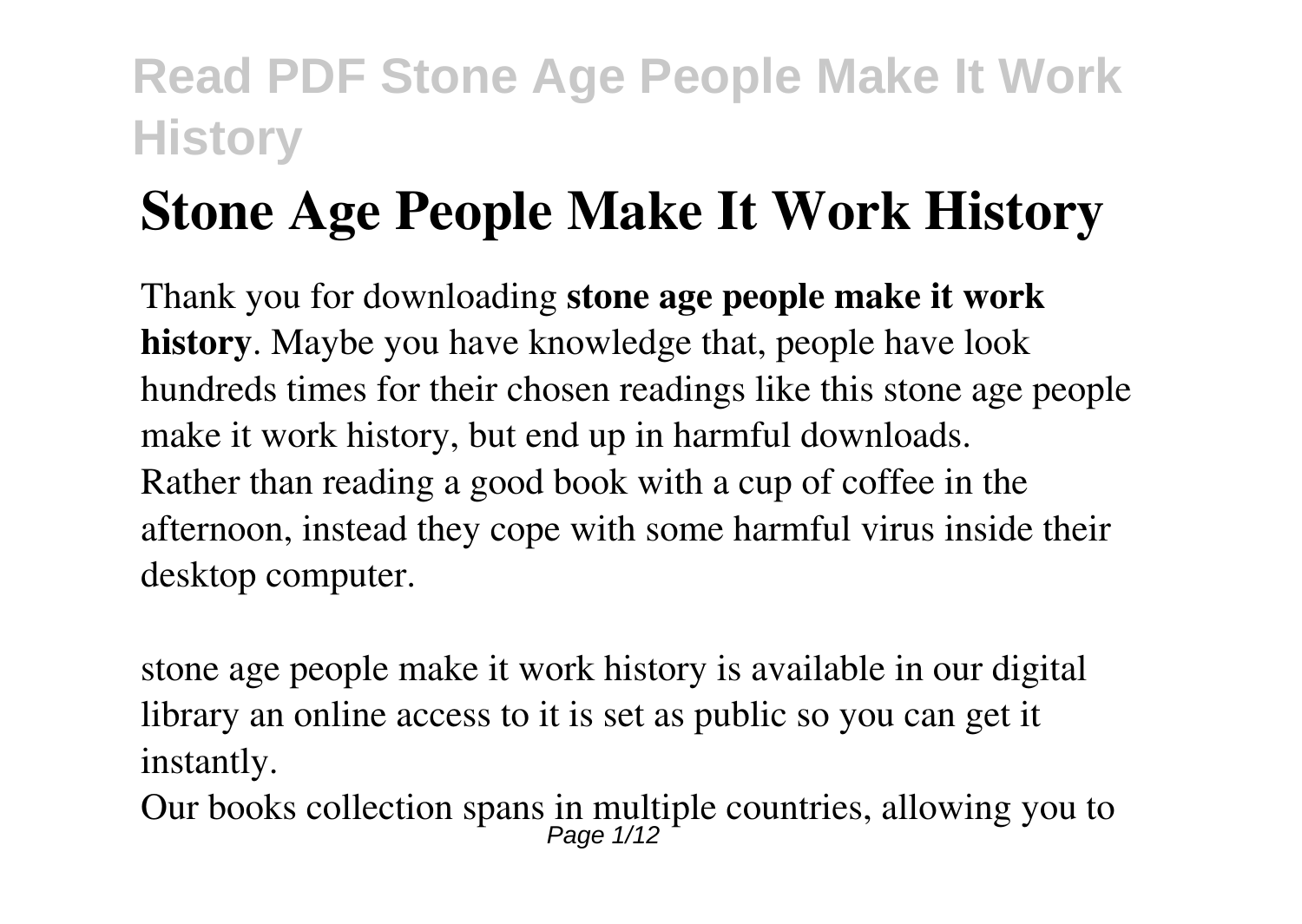get the most less latency time to download any of our books like this one.

Merely said, the stone age people make it work history is universally compatible with any devices to read

ESL Video story book - Stone Age Boy read by Teacher Sabina Stone Age Boy Read by Memma The Cave Woman What If You Had to Live a Day in the Stone Age Stone Age Wood Working Tools Built, Tested and Explained KS2 Prehistory – The Bronze Age History of Cavemen - Stone Age - Full Documentary Mining This Rock Unlocks the Bronze Age How To Make Prehistoric Pottery | Stone Age Technology

Starting the Stone AgeKS2 Prehistory – Stone Age flint knapping Prehistory | Educational Video for Kids *3. Dawn of the Stone Age -* Page 2/12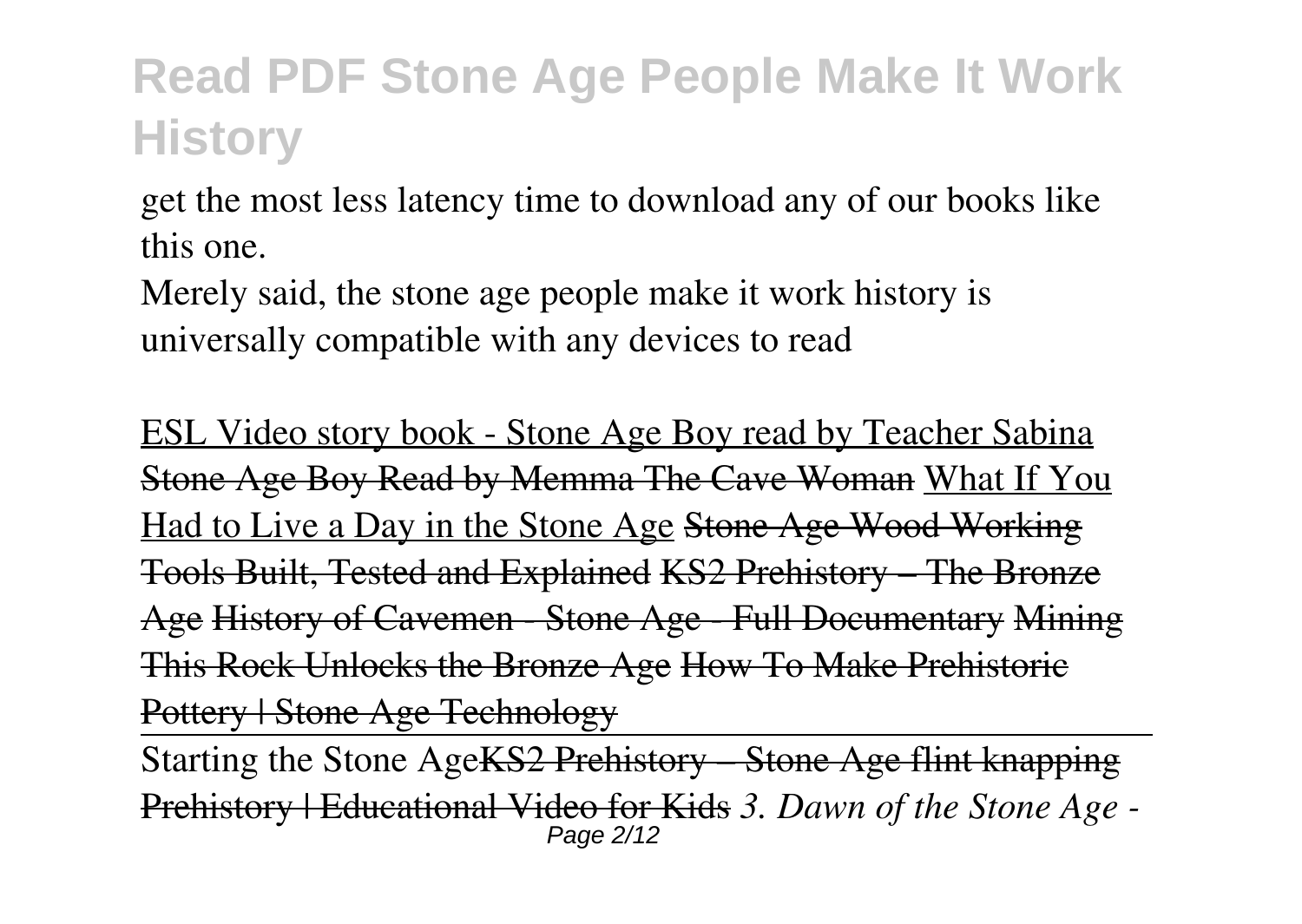### *OUT OF THE CRADLE [????CG] / NHK Documentary* Stories from the Stone Age - 1of15What if Scandinavia United? How Powerful Would It Be? Flint Knapping | How To Make Everything: Tools (2/6) 4. The Hunting Man - OUT OF THE CRADLE [????CG] / NHK Documentary **Animals Of The Stone Age** Christopher Stevens - Written in Stone The Stone Age Origins of Our Modern Audiobook The Stone Age | Prehistoric age | Stone Age Humans | Video for kids *What Happened To The Hunter-Gatherers of Southeast Europe? Stone Age Europe Documentary Horrible Histories - Terrible Ways to Live in the Savage Stone Age | Compilation*

A History of Britain - Stone Age Builders (8000 BC - 2200 BC) *[????CG] 240?????????????????? | NHK????? | NHK Stone Age Hunter Gatherers* Neolithic Times - 5 Things You Should Know - Page 3/12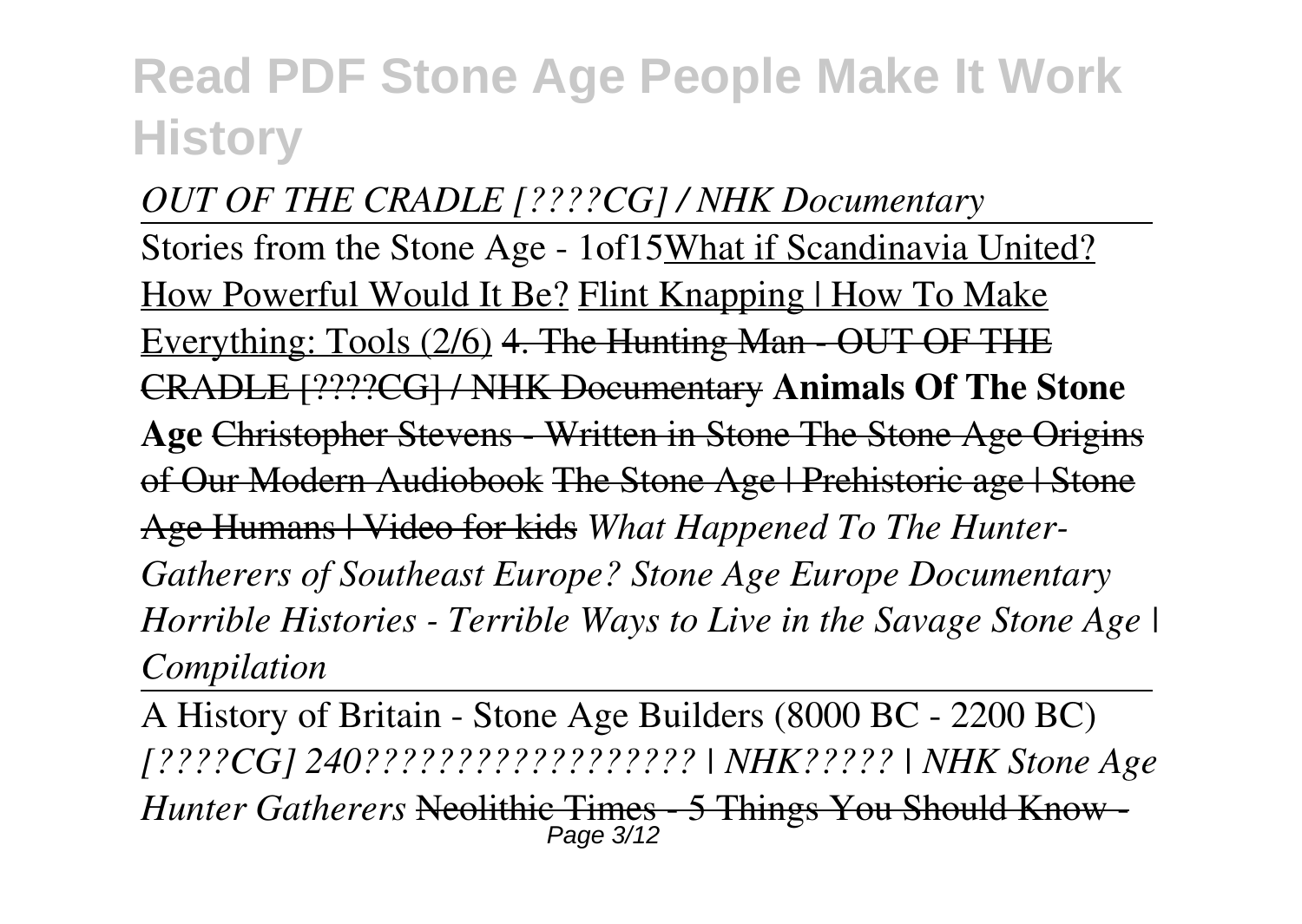#### History for Kids Stone Age People Make It

Lasting roughly 2.5 million years, the Stone Age ended around 5,000 years ago when humans in the Near East began working with metal and making tools and weapons from bronze. During the Stone Age,...

#### Stone Age - HISTORY

People in the Stone Age had to make do with what they could find to use as tools. Head to your garden and find something to make a dye for your next cave painting, something heavy you could use to grind corn for bread, and something thin you could weave into clothing.

Could you make it in the Stone Age? | English Heritage Page  $4/\sqrt{2}$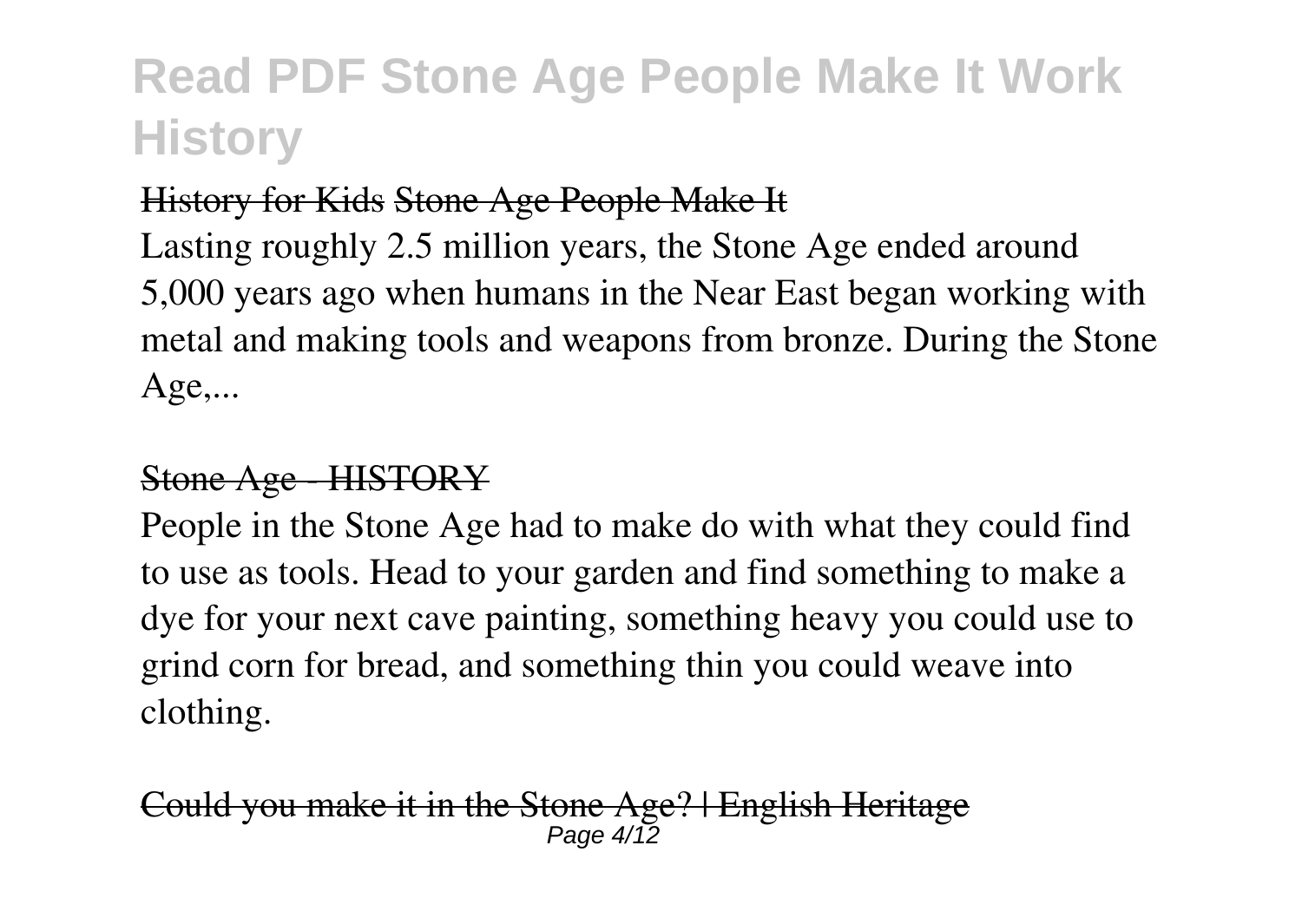The Stone Age is a period in prehistory during which early humans started using stones, usually flint, to make tools and weapons. It is the earliest known period of human culture. How long did the Stone Age last? The Stone Age began around 2.5 million years ago and lasted until around 2300 BC.

Stone Age Facts for Children and Teachers | Prehistoric Life In the early Stone Age, people made simple hand-axes out of stones. They made hammers from bones or antlers, and they sharpened sticks to use as hunting spears. What animals lived in prehistoric...

What was it like to live in the Stone Age? - BBC Bitesize Stone Age people started making jewellery not long after they Page  $5/12$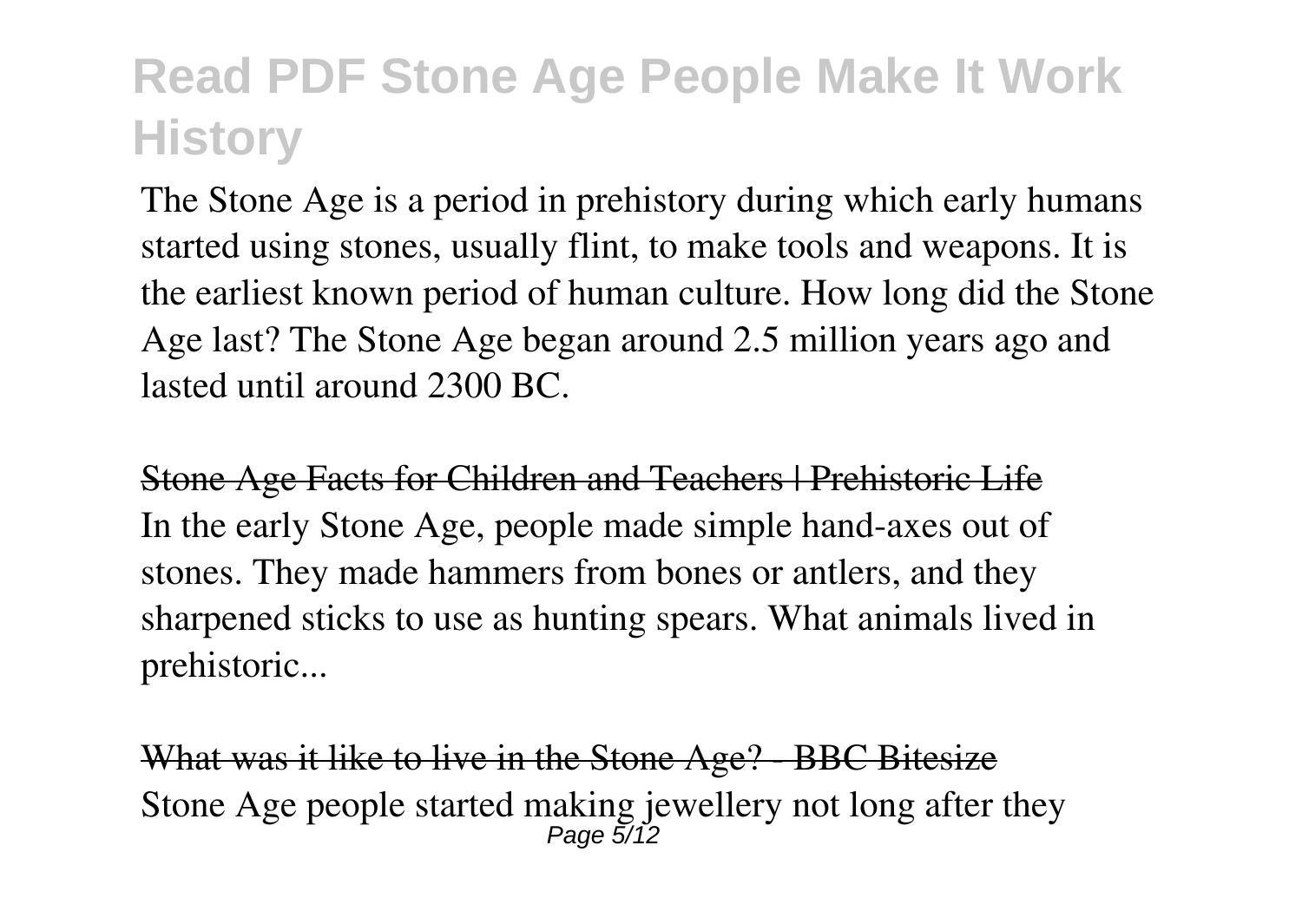started making weaponry. Their jewellery included beads on necklaces and bracelets, pendants and hair pins. They made these beads from shells, animal teeth, animal bones or stones. They would then thread these beads onto string often made from plant stems or thin strips of animal hide.

#### Stone Age Activities & Crafts for Kids

The Stone Age was a broad prehistoric period during which stone was widely used to make tools with an edge, a point, or a percussion surface. The period lasted for roughly 3.4 million years, [1] and ended between 8700 BCE and 2000 BCE, L citation needed ] with the advent of metalworking. [2]

Stone Age - Wikipedia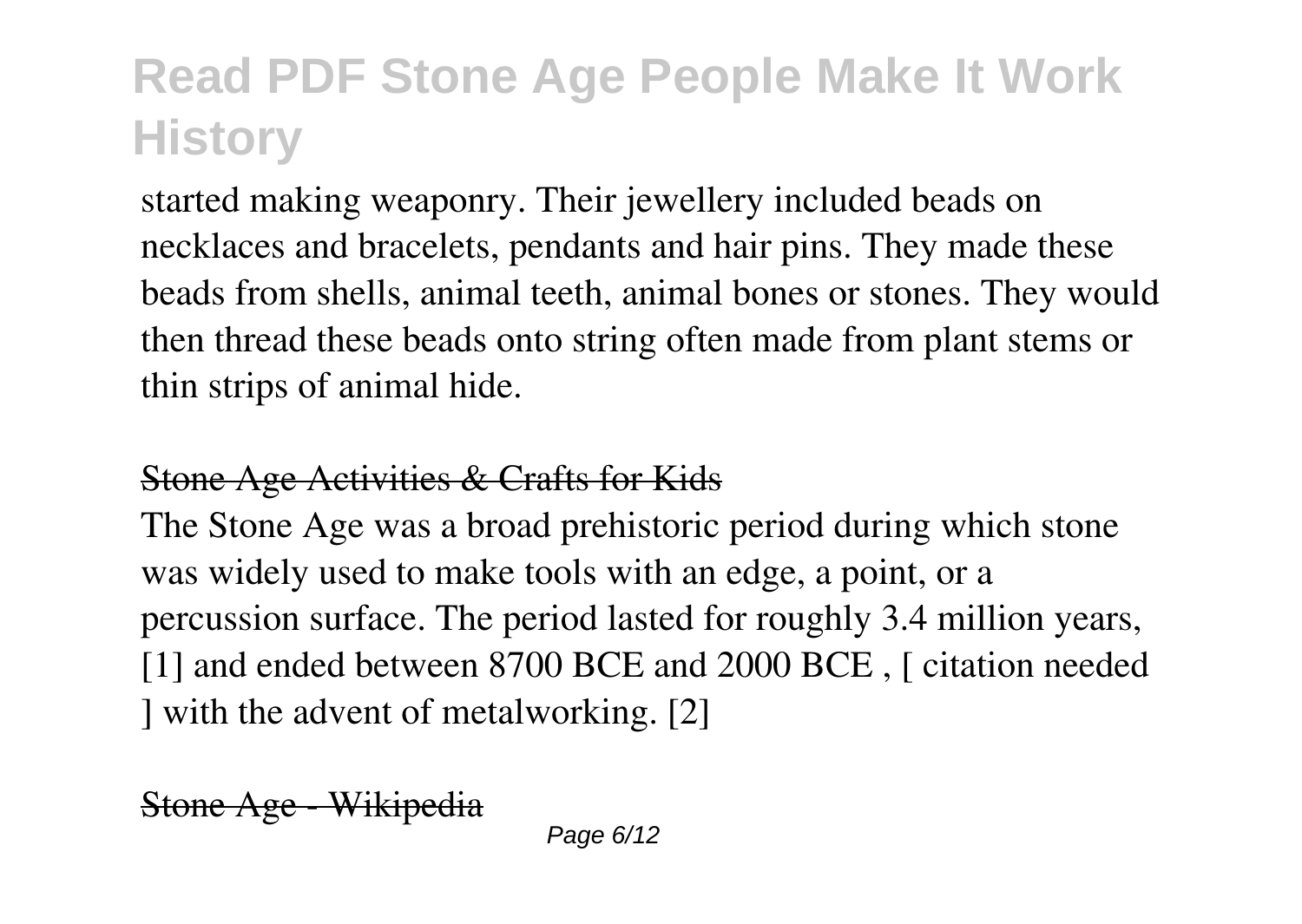In the Stone Age, a broad term for human civilization prior to the advent of metal technologies, human societies were pretty different from today. For this lesson, we'll be focusing on the part of...

The Stone Age: Music, Flutes & Other Instruments | Study.com Gathering food in the Stone Age was a difficult task and required a lot of skill and knowledge. Stone Age people needed a healthy balanced diet (just like us today!), so alongside hunting for meat and protein, they needed a team of gatherers to collect other foods too.

#### Stone Age Food - A Brief Guide for Kids

Stone tools existed before the advent of controlled fire, but Stone Age humans combined the two technologies. They discovered that Page 7/12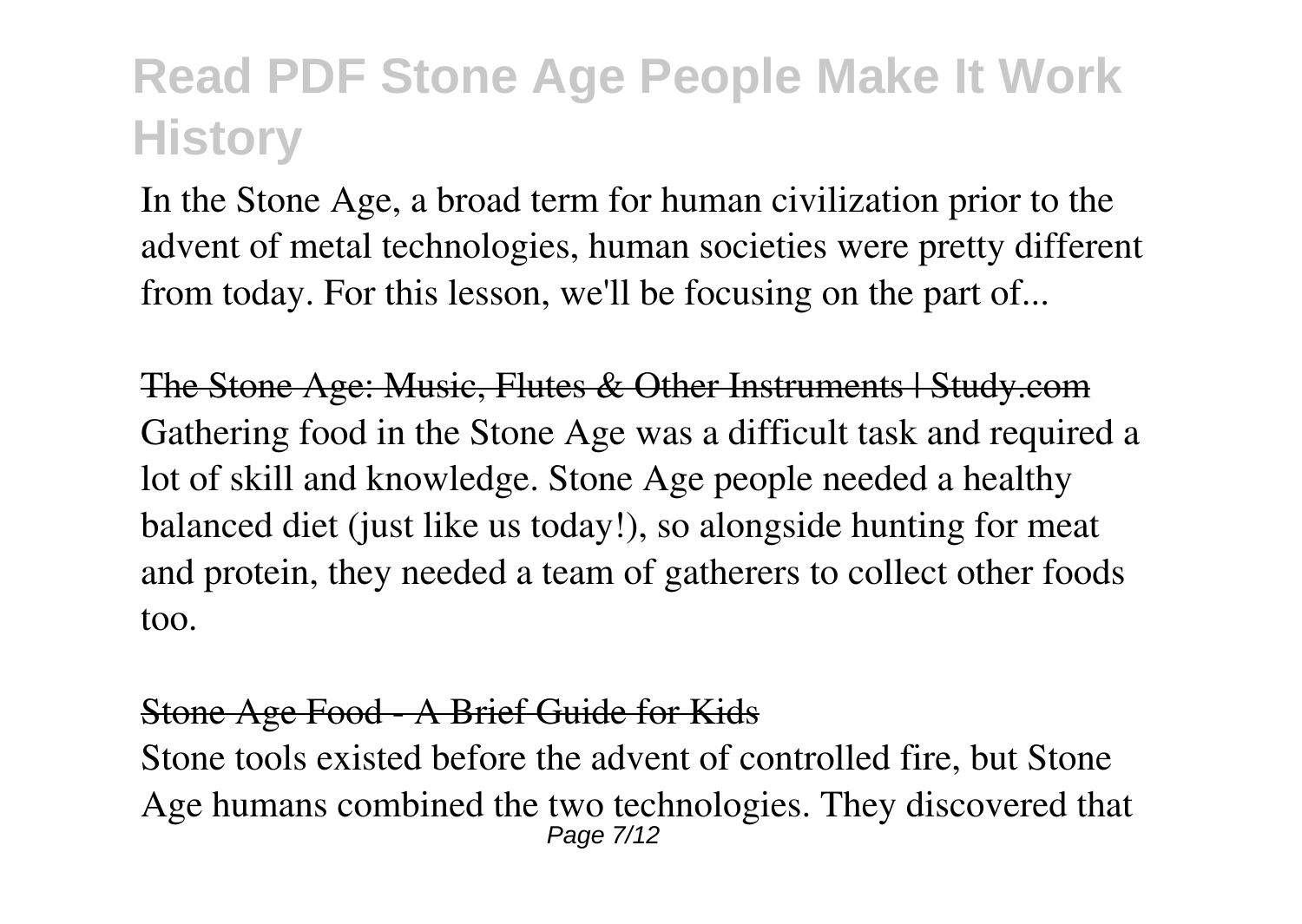heating rocks around a fire brought out impurities, making the...

How did Stone Age Man Make Fire? - Discovery, Importance ... In the early Stone Age, people made simple hand-axes out of stones. They made hammers from bones or antlers and they sharpened sticks to use as hunting spears. Watch the video to see how these were...

How did Stone Age hunter-gatherers live? - BBC Bitesize Life during the Stone Age was a constant struggle just to stay alive, with most people dying well before anything like old age, per the New York Times.To add insult to injury, it's pretty likely that once a Stone Age man, woman, or child died, their surviving friends and family would mourn their loss while simultaneously celebrating a Page 8/12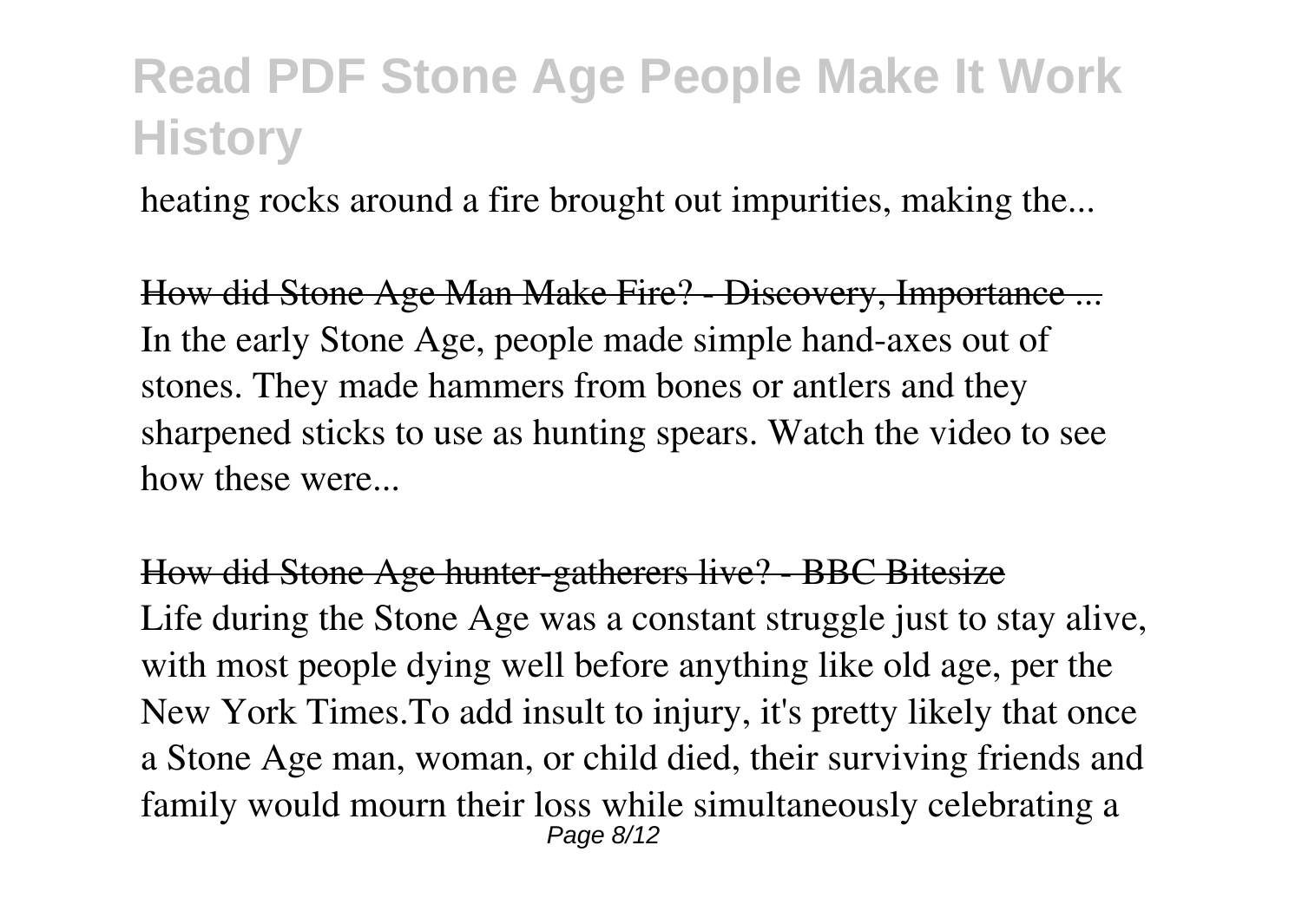sudden bounty of food by eating the deceased.

The disturbing thing people ate during the Stone Age The Stone Age was a prehistoric time when people made tools from stone. Wood, bones, and other materials were also used for tools, but those things don't last as long, so more stone tools are found. Stone (especially a hard kind of stone called flint) was used to cut things. The period began with the first stone tools, about 2.7 million years ago. Some groups of people were still in the stone age into the 20th century.

#### Stone Age Facts for Kids

The Bible's account of history is true—a history that makes it clear that evolutionary ideas of a pre-agriculture 'Stone Age' are without Page 9/12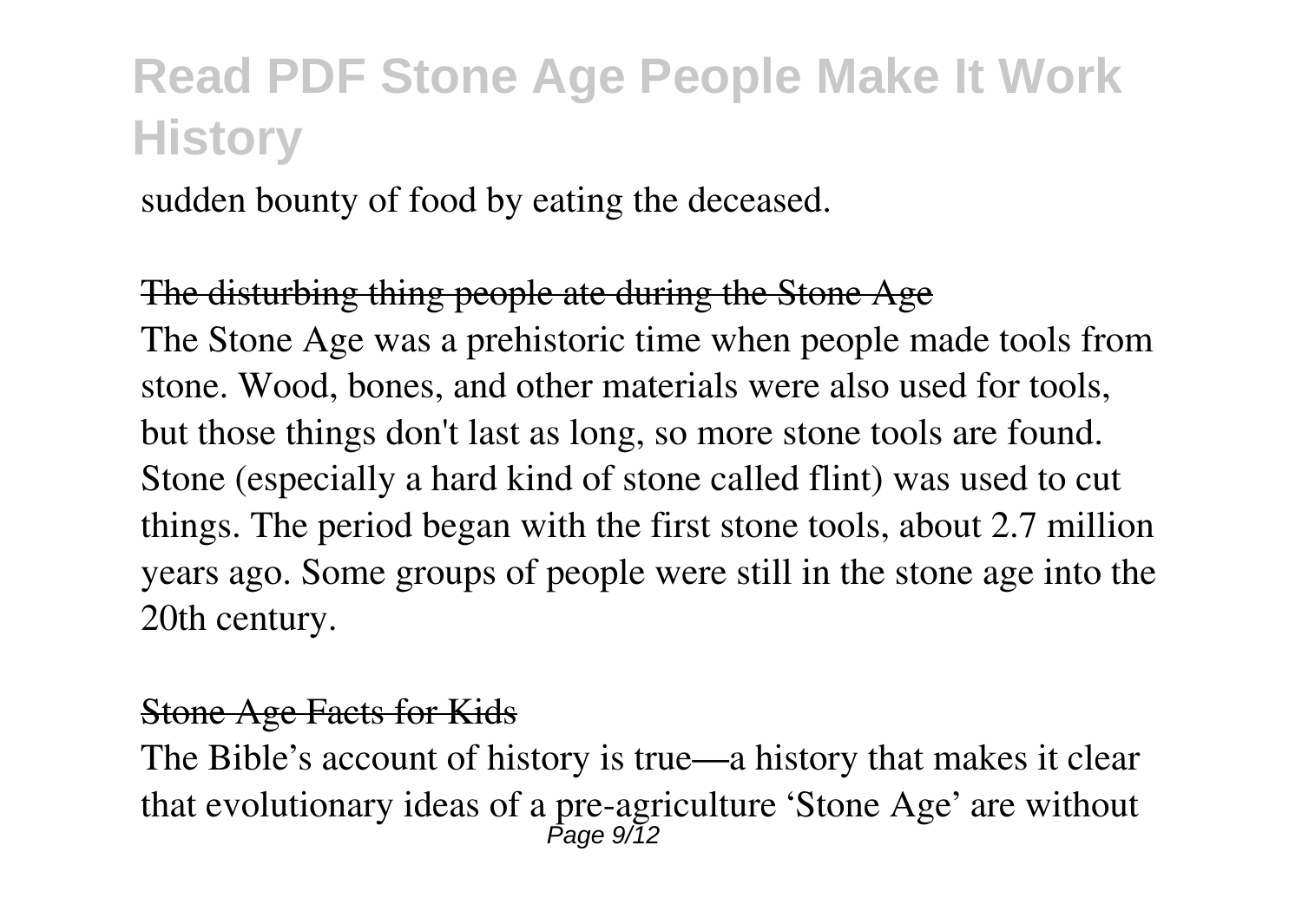foundation. 7, 8 Early man not only practiced agriculture but also made "all kinds of tools of bronze and iron" (Genesis 4:22), though later circumstances saw some people lose that capacity.

#### Stone Age flour - creation.com

The Paleolithic, rarely known as the Old Stone Age, is the period of human history that was marked by the dominant use of stone tools, and today covers an incredible 99% of human technological prehistory.

Stone Age Clothing: Function Over Fashion | Ancient Origins The Stone Age, whose origin coincides with the discovery of the oldest known stone tools, which have been dated to some 3.3 million years ago, is usually divided into three separate periods— Page 10/12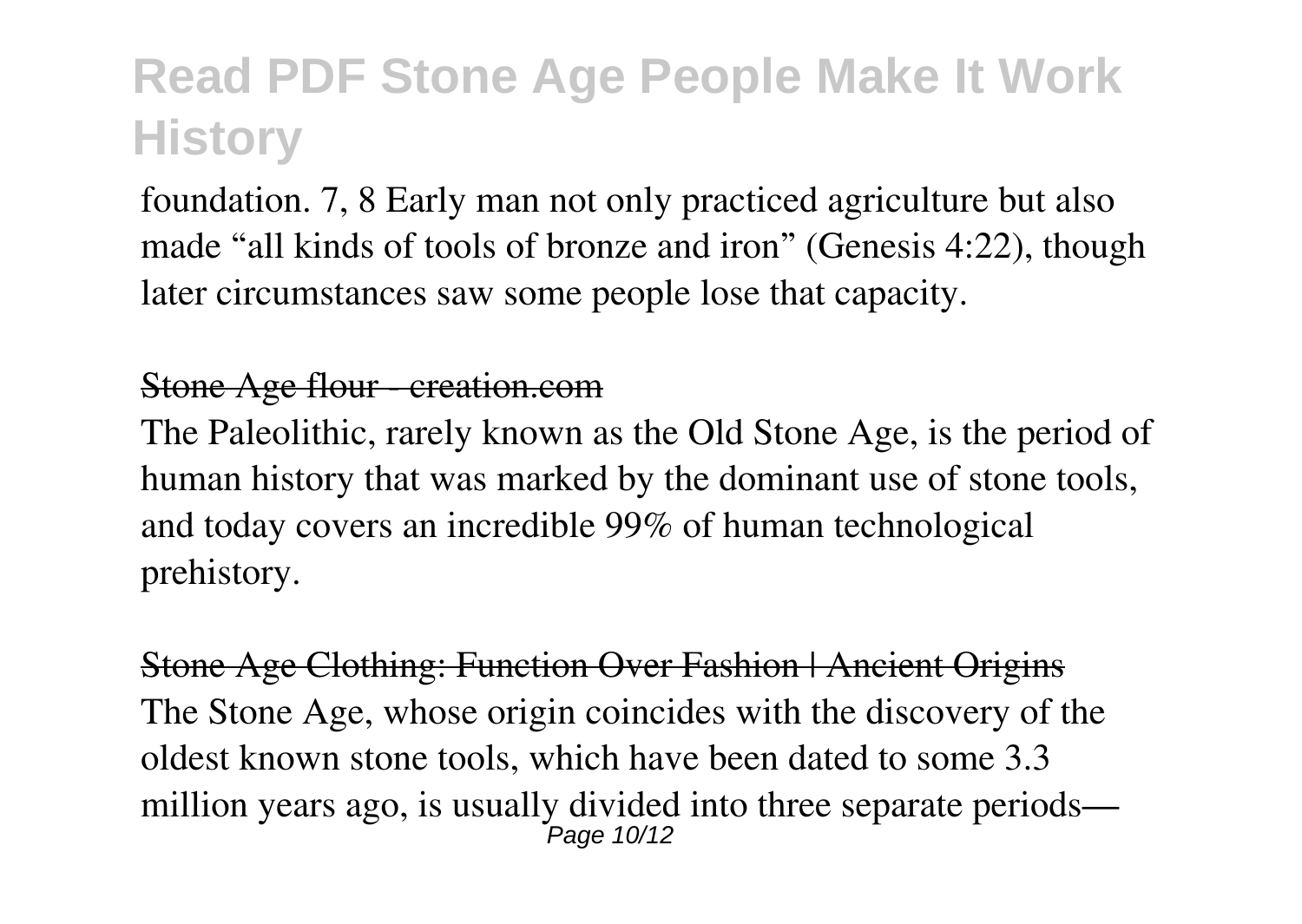Paleolithic Period, Mesolithic Period, and Neolithic Period —based on the degree of sophistication in the fashioning and use of tools.

Stone Age | Definition, Tools, Peoples, Art, & Facts ... The Stone Age is the name given to the earliest period of human culture when stone tools were first used. In Britain, the Stone Age was around 12,000 years ago. When people began smelting metal around 4500 years ago the Bronze Age began in the British Isles. Top 10 facts

The Stone Age for KS1 and KS2 children | Stone Age ... The Old Stone Age is also called the Paleolithic Age. It is the first and the longest period in the history of the Stone Age. It started almost 2.5 million years ago and ended in 9600 BC. During the Old Page 11/12